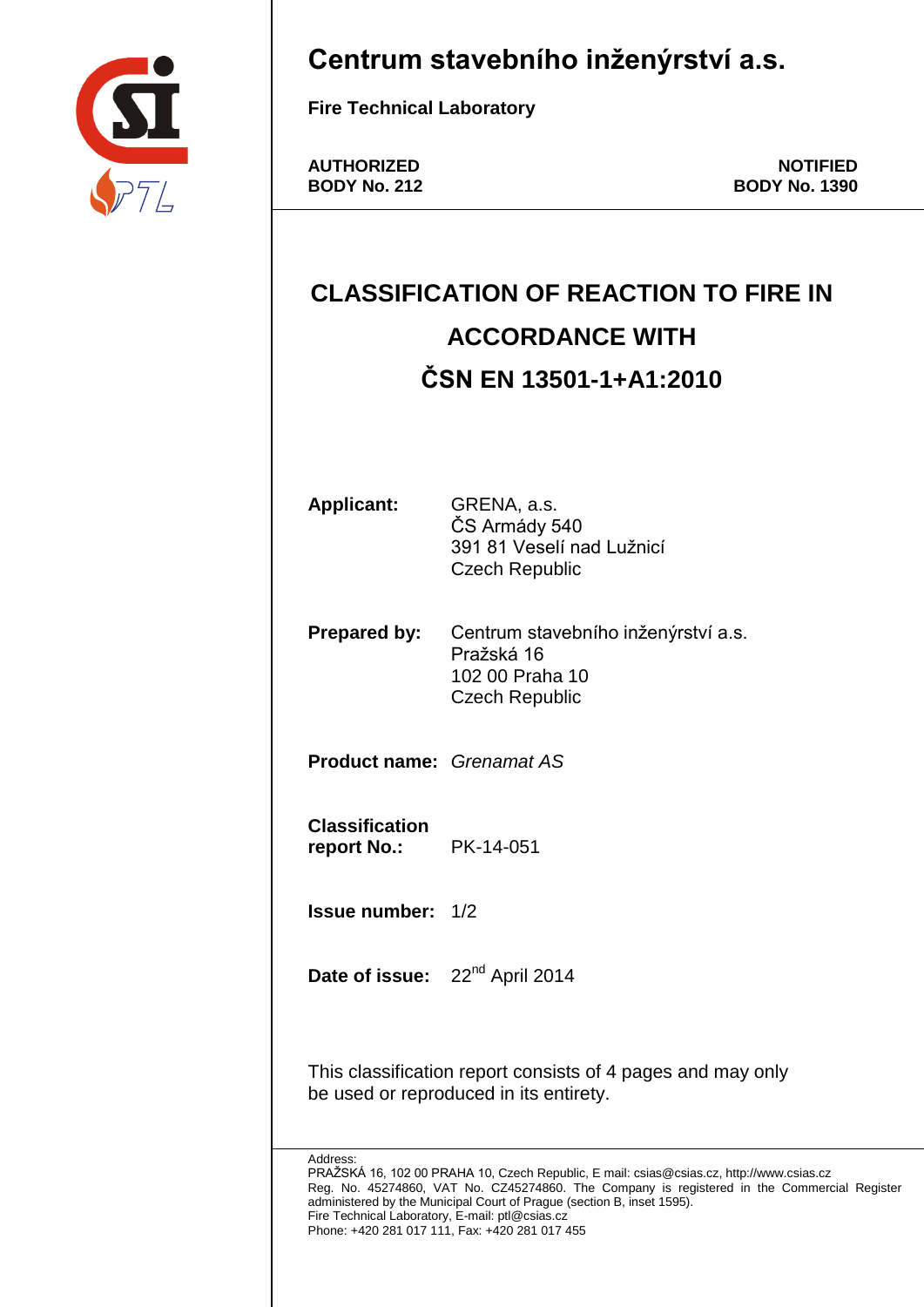Page 2

## **1. DETAILS OF CLASSIFIED PRODUCT**

#### **Nature and end use application:**

Classification of the product *Grenamat AS* is valid for the following end use application:

Refractory board.

#### **Description:**

The product *Grenamat AS* is fully described in the test reports in support of the classification listed in clause 2.

## **2. TEST REPORTS AND TEST RESULTS IN SUPPORT OF THIS CLASSIFICATION**

| <b>Test reports</b>                     |                                                               |               |                          |                                              |                 |                                                   |  |  |  |  |  |
|-----------------------------------------|---------------------------------------------------------------|---------------|--------------------------|----------------------------------------------|-----------------|---------------------------------------------------|--|--|--|--|--|
| Name of laboratory                      | Name of sponsor                                               |               | Test report ref. no.     |                                              | Test method     |                                                   |  |  |  |  |  |
| CSI a.s.<br>Fire Technical              |                                                               |               | $14441 - 2/2$            |                                              | ČSN EN ISO 1716 |                                                   |  |  |  |  |  |
| Laboraratory                            | GRENA, a.s.                                                   | $14441 - 1/2$ |                          | ČSN EN ISO 1182                              |                 |                                                   |  |  |  |  |  |
| <b>Measured values and test results</b> |                                                               |               |                          |                                              |                 |                                                   |  |  |  |  |  |
| <b>Test method</b>                      | <b>Parameter</b>                                              |               | <b>Number</b><br>of test | <b>Continuous</b><br>parameter<br>mean $(m)$ |                 | <b>Results</b><br><b>Compliance</b><br>parameters |  |  |  |  |  |
| ČSN EN ISO 1716                         | PCS (MJ/kg)                                                   |               | 3                        | 0,06                                         |                 | $\leq$ 2 (A1)                                     |  |  |  |  |  |
| ČSN EN ISO 1182                         | $\Delta T$ (°C)<br>$\Delta m$ (%)<br>$t_{\text{f}}(\text{s})$ |               | 5<br>5<br>5              | 5,1<br>5,3<br>0,0                            |                 | ≤ 30 $(A1)$<br>≤ 50 (A1)<br>$= 0 (A1)$            |  |  |  |  |  |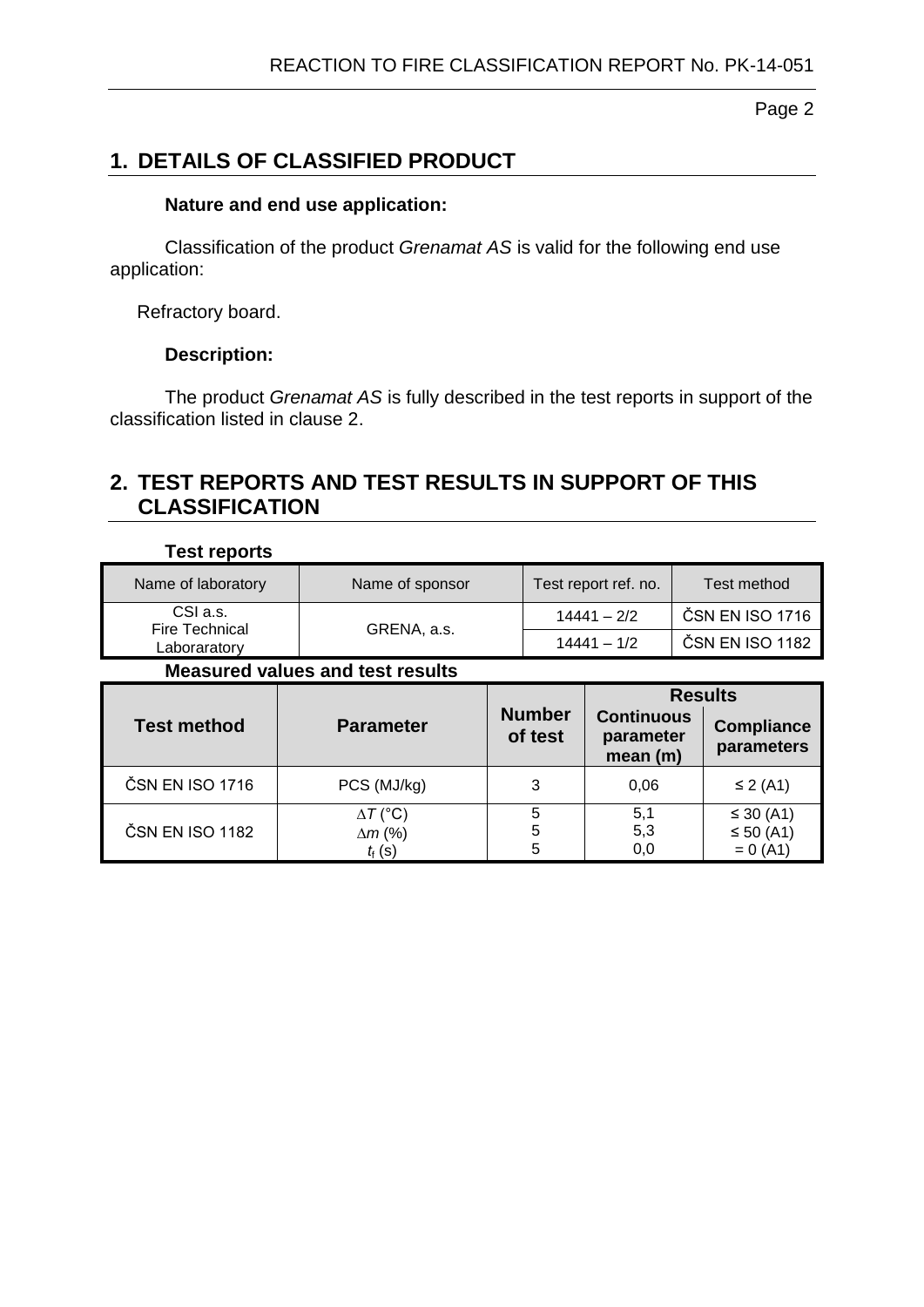Page 3

## **3. CLASSIFICATION AND DIRECT FIELD OF APPLICATION**

#### **Reference and direct field of application**

This classification has been carried out in accordance with the clauses 11.8.1 of ČSN EN 13501-1+A1:2010.

#### **Classification**

The product *Grenamat AS* in relation to its reaction to fire behaviour is classified:

#### **A1**

The additional classification in relation to smoke production is:

#### **not classified**

The additional classification in relation to flaming droplets/particles is:

#### **not classified**

The format of the reaction to fire classification for *Grenamat AS* is:

| Fire behaviour |   | Smoke production |                   | <b>Flaming droplets</b> |                   |  |
|----------------|---|------------------|-------------------|-------------------------|-------------------|--|
| A۱             | - |                  | not<br>classified |                         | not<br>classified |  |

### **Reaction to fire classification: A1**

#### **Field of application**

This classification is valid for the following product parameters:

- thickness: without limitation